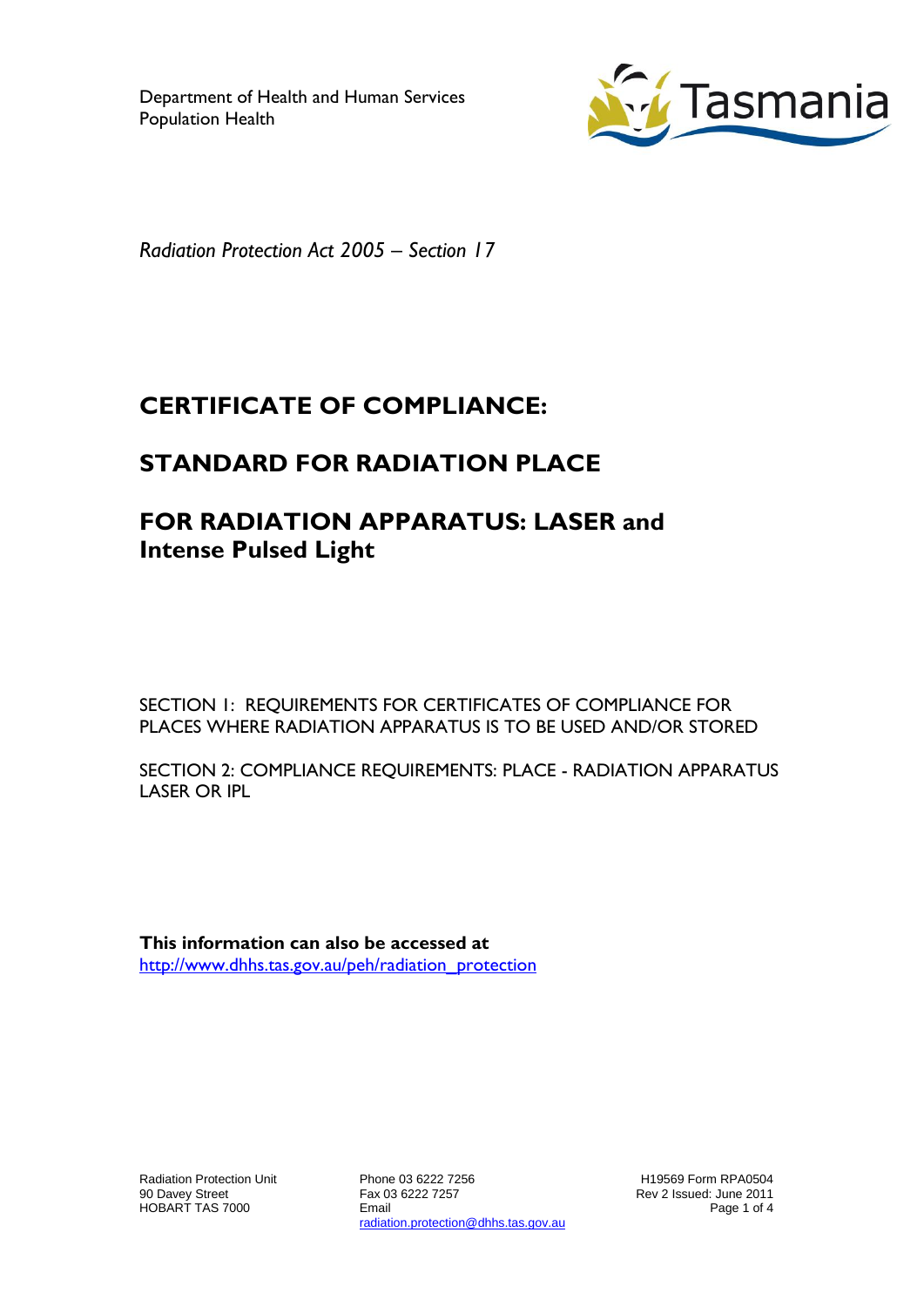# **Section 1 –** REQUIREMENTS FOR CERTIFICATES OF COMPLIANCE FOR PLACES WHERE RADIATION APPARATUS IS TO BE USED AND/OR STORED.

**This Standard is to be used when assessing a place where the following radiation apparatus is to be usually or primarily used and/or stored: Radiation Apparatus, classified on Radiation Protection Act 2005 licences as "Laser" or "IPL"**

**A "place" is defined in the Radiation Protection Act 2005 as including "vacant land, premises and a vehicle".**

**"premises" is further defined as including**

- **(a) a building or structure; and**
- **(b) land on which a building or structure is situated; and**
- **(c) a part of any such building, structure or land.**

**"vehicle" is defined as meaning anything used for transporting any thing or person by land, water or air.**

**In order for a certificate of compliance to be issued the Place must be shown to fully comply with the requirements in Section 2.**

## **Section 2 –** COMPLIANCE REQUIREMENTS: PLACE - RADIATION APPARATUS LASER OR IPL

#### **1. General**

#### **a. Protection of people from radiation exposure when the apparatus is in use**

All persons entering the treatment area or room must be able to access appropriate laser or IPL safety eyewear prior to entering the room or treatment area.

Windows in the treatment area or room must be opaque at the laser or IPL wavelengths used in the room. In some cases glass may be sufficient for the wavelengths used, but in other cases blinds may need to be used.

Phone 03 6222 7256 Fax 03 6222 7257 Email radiation.protection@dhhs.tas.gov.au

H19569 Form RPA0504 Rev 2 Issued: June 2011 Page 2 of 4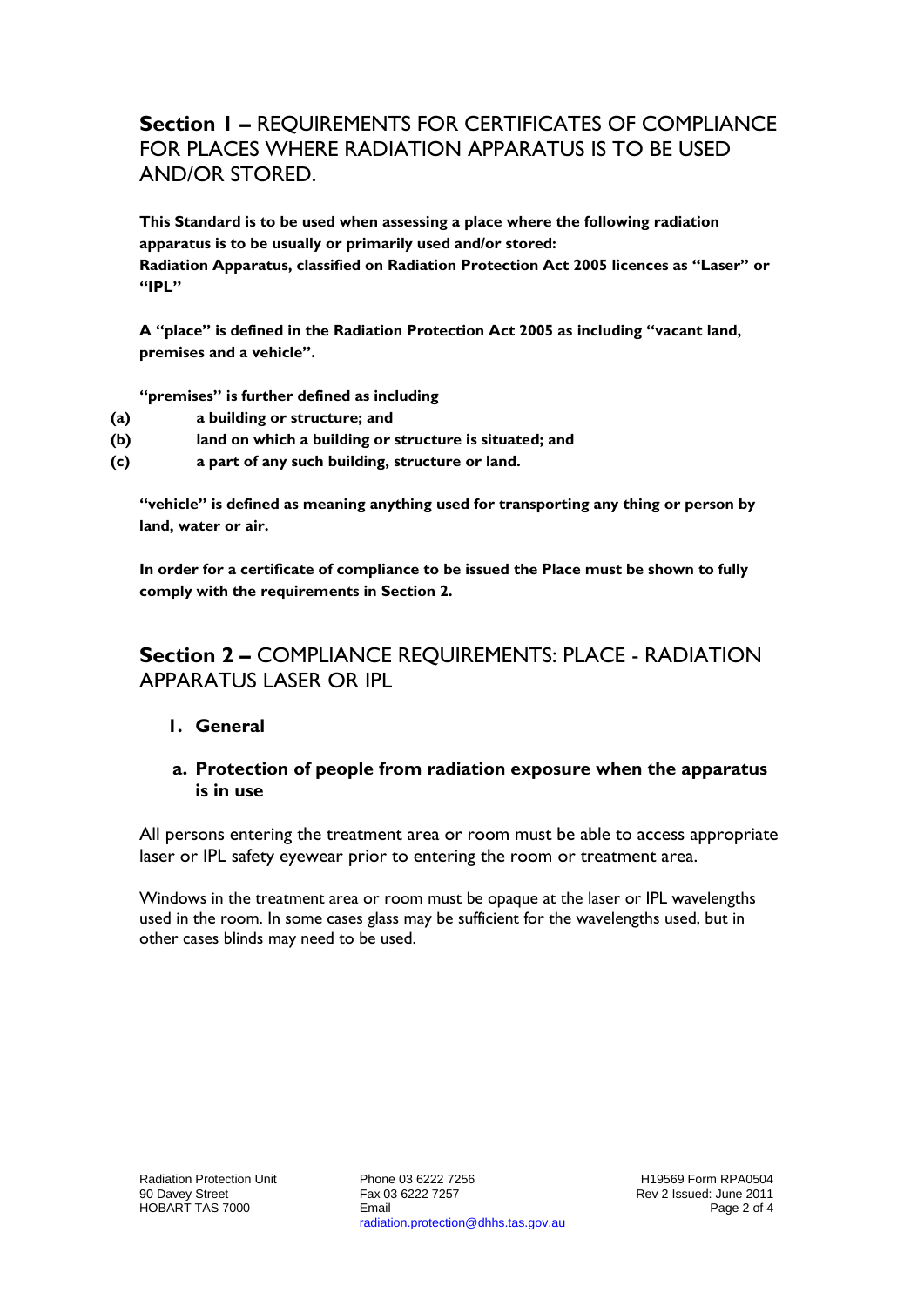## **2. Warning signs**

All entrances to individual rooms or areas where a laser or IPL is to be usually or primarily used must bear a laser warning sign. Signs must be of the form



with accompanying wording appropriate to the usage

such as:

| VISIBLE AND INVISIBLE LASER RADIATION |
|---------------------------------------|
| AVOID EYE OR SKIN EXPOSURE TO DIRECT  |
| OR SCATTERED RADIATION                |
| CO <sub>2</sub> LASER IN USE          |
| WAVELENGTH 10.600 nm                  |
| <b>CLASS 4 LASER PRODUCT</b>          |
| EYE PROTECTION TO BE WORN             |

For mobile laser or IPL equipment, temporary signs must be situated at all entrances to the treatment room or area.

No warning sign is required if a unit is solely to be stored in a place and not used but the place must be secure against theft or unauthorized use of the source.

## **3. Spatial requirements**

Areas within the room or treatment area where the laser or IPL beam's irradiance or radiant exposure exceeds the appropriate corneal maximum permissible exposure (MPE), including the possibility of accidental misdirection of a laser beam, must be organized so as to reduce the likelihood of specular reflection occurring. For example, this area must use drapes over reflective surfaces, or only have nonreflective equipment stored in it while the laser or IPL is in use.

## **4. Interlocks**

For medical or therapeutic usage the laser or IPL does not need to be interlocked to entrance doors to the treatment room or area provided access to these rooms is controlled.

Phone 03 6222 7256 Fax 03 6222 7257 Email radiation.protection@dhhs.tas.gov.au

H19569 Form RPA0504 Rev 2 Issued: June 2011 Page 3 of 4